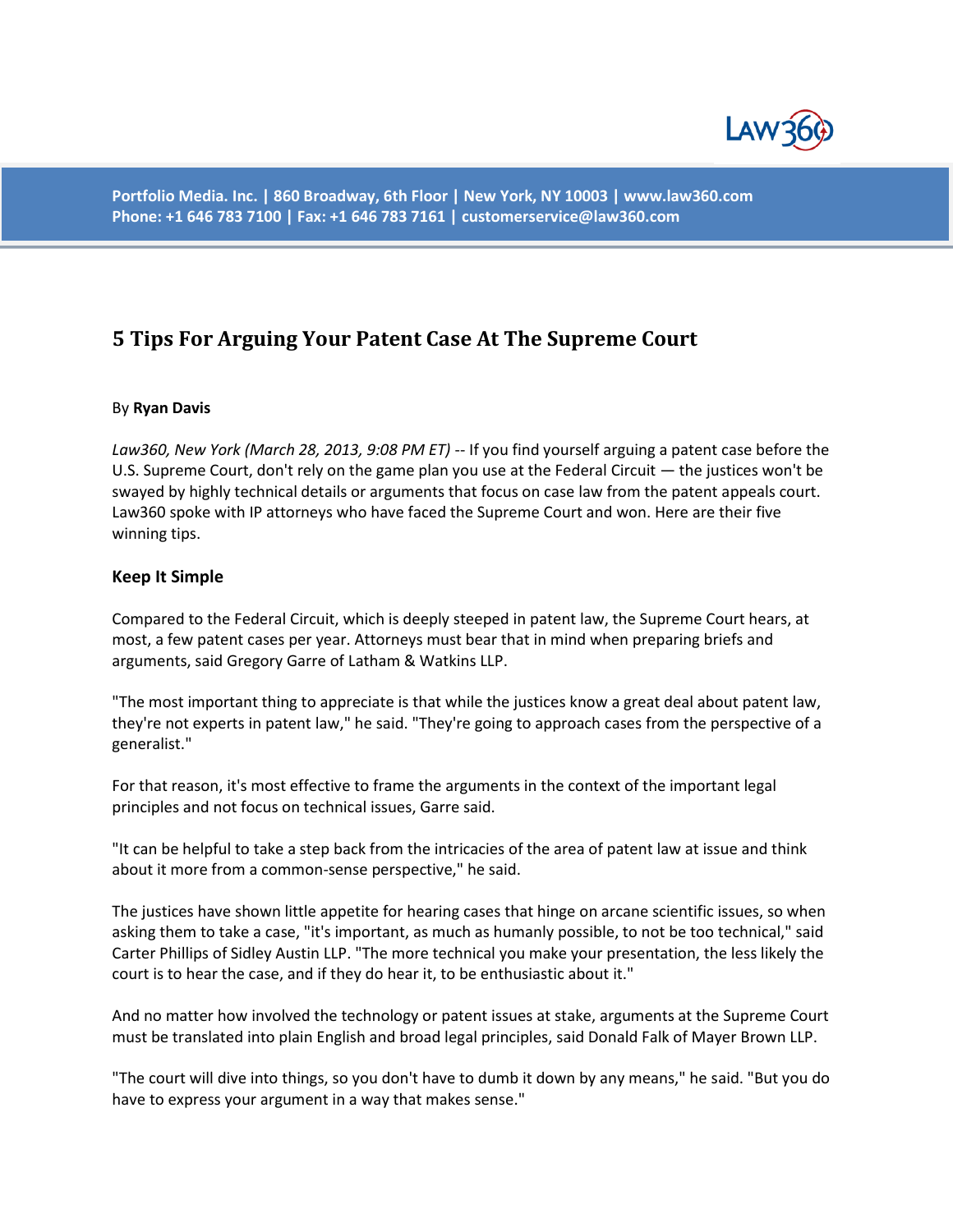## **Focus On Supreme Court Precedent**

Although the bulk of modern patent law precedent comes from the Federal Circuit, citing those cases is much less likely to sway the high court than support from its own case law, attorneys say.

"You see a lot of patent practitioners putting their briefs all in terms of what the Federal Circuit has done," Falk said. "But if you're going to convince the court that the issue is worth its time and involves an issue above the Federal Circuit's pay grade, you need to work from Supreme Court patent cases."

It can often be challenging to find Supreme Court patent case law that is directly on point, because many of the relevant cases date from decades ago, before the Federal Circuit was created. Still, there is enough there to build an argument in most cases, and nonpatent decisions from the high court dealing with constitutional principle or statutory interpretation can also be helpful in guiding the justices in patent cases, Garre said.

The Supreme Court has stressed that even its old patent decisions are still binding on the Federal Circuit, and has lately taken a dim view of attempts by the lower court to craft rules that conflict with its precedent. Such rulings by the Federal Circuit are therefore a fertile avenue for Supreme Court arguments.

"The Supreme Court has made clear that the Federal Circuit may have national patent jurisdiction, but it's still underneath the Supreme Court," Falk said.

It's also important to resist the temptation to tell the Supreme Court that a lower court decision is obviously wrong, said James W. Dabney of Fried Frank Harris Shriver & Jacobson LLP.

"There's a fine line you have to walk between complaining of error and saying a case should be reviewed because of the importance of the legal principle at stake," he said.

#### **Amicus Briefs and Dissents Can Be Key**

The toughest part of any Supreme Court case is getting the justices to hear it. In most areas of the law, a circuit split is a surefire way to get the court's attention, but that can't happen in patent cases, where one court hears all the appeals.

As a result, amicus briefs play an important role in helping the justices understand the importance of a patent issue, and litigants should lobby for briefs that support their position.

"There's a much higher premium on amicus briefs at the cert stage, and there's a cottage industry of groups that file briefs," Phillips said.

Along the same lines, a dissent at the Federal Circuit on a patent issue can also help focus the attention of the Supreme Court by creating a sort of split within the court, he said.

"That probably forces you to seek rehearing en banc because of the value of hopefully scaring up a dissenting opinion," he said.

Another way to persuade the court of the importance of a patent issue is to look to the past, when the circuit courts decided patent cases, Dabney said.